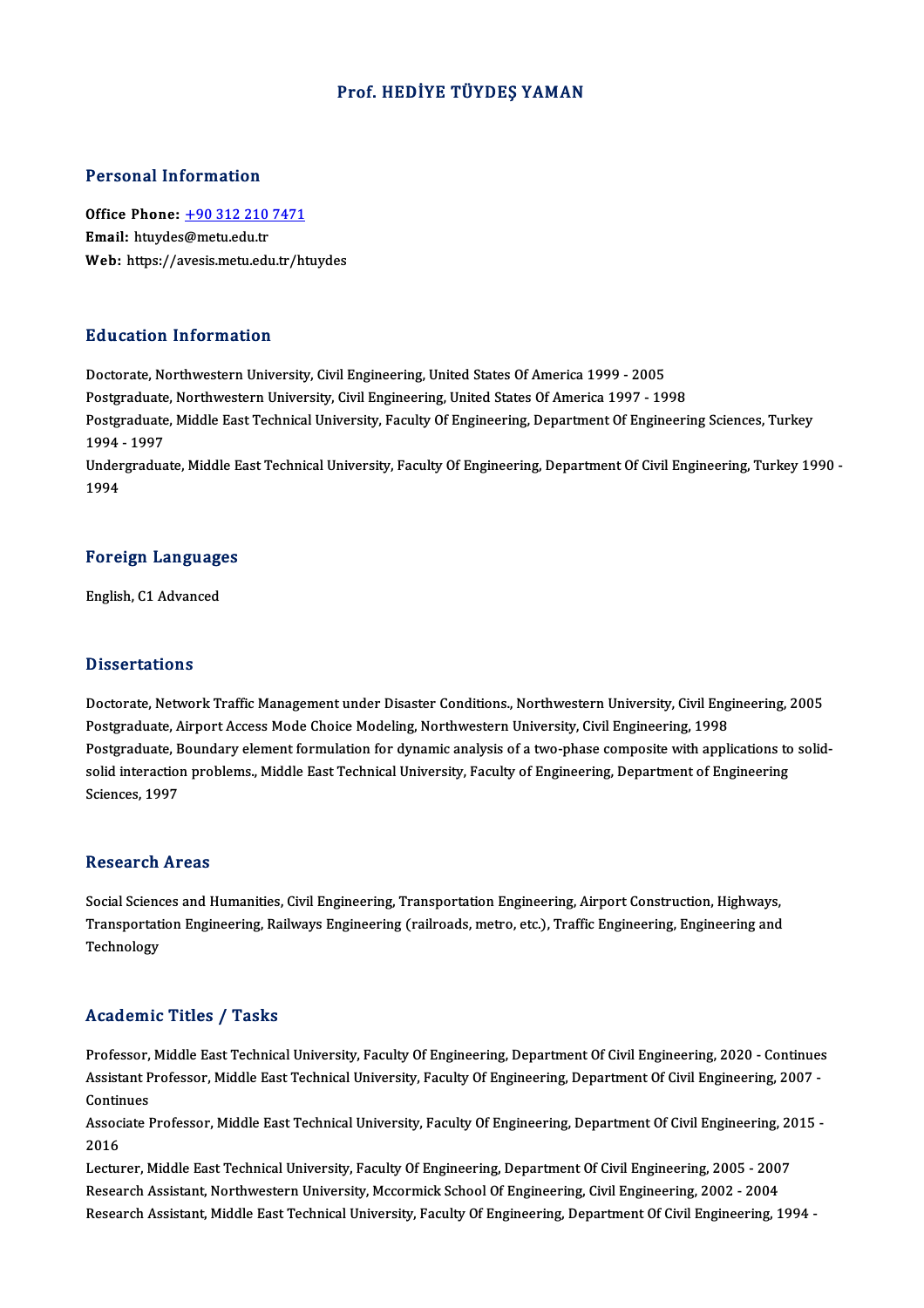## Advising Theses

Advising Theses<br>Tüydeş Yaman H., Öztürk H. I. , Parking management in smart built environment: Evaluation of METU campus,<br>Postsraduate V.CENEL(Student), 2020 rra vising i nosse<br>Tüydeş Yaman H., Öztürk H. I. , Parking r<br>Postgraduate, V.GENEL(Student), 2020<br>TÜYDES YAMAN H., Doriying publis tran Tüydeş Yaman H., Öztürk H. I. , Parking management in smart built environment: Evaluation of METU campus,<br>Postgraduate, V.GENEL(Student), 2020<br>TÜYDEŞ YAMAN H., Deriving public transit (PT) reliability measures using smart

Postgraduate, V.GENEL(Student), 2020<br>TÜYDEŞ YAMAN H., Deriving public transit (PT) reli<br>Konya city, Postgraduate, F.Sarıyüz(Student), 2020<br>Tüydes Yaman H., Evaluation of reil freight transpos TÜYDEŞ YAMAN H., Deriving public transit (PT) reliability measures using smart card data: 2 case stue<br>Konya city, Postgraduate, F.Sarıyüz(Student), 2020<br>Tüydeş Yaman H., Evaluation of rail freight transportation in Turkey

Konya city, Postgraduate, F.Sarıyüz(Student), 2020<br>Tüydeş Yaman H., Evaluation of rail freight transportation in Turkey prior to deregulation, Doctorate,<br>A.CEBECİ(Student), 2020

Tüydeş Yaman H., Evaluation of rail freight transportation in Turkey prior to deregulation, Doctorate,<br>A.CEBECİ(Student), 2020<br>TÜYDEŞ YAMAN H., Road safety evaluation of urban major arterials case study of 1071 Malazgirt N A.CEBECİ(Student), 2020<br>TÜYDEŞ YAMAN H., Road safety evaluatio<br>Postgraduate, M.Demirel(Student), 2019<br>TÜYDES YAMAN H., Effect of different pri TÜYDEŞ YAMAN H., Road safety evaluation of urban major arterials case study of 1071 Malazgirt Noulevard in An<br>Postgraduate, M.Demirel(Student), 2019<br>TÜYDEŞ YAMAN H., Effect of different pricing schemes on roadside parking

Postgraduate, M.Demirel(Student), 2019<br>TÜYDEŞ YAMAN H., Effect of different pricing schemes on roadside parking characteristics: case of Necatibey Ave,<br>Ankara, Postgraduate, O.Fuat(Student), 2019 TÜYDEŞ YAMAN H., Effect of different pricing schemes on roadside parking characteristics: case of Necatibey Ave,<br>Ankara, Postgraduate, O.Fuat(Student), 2019<br>TÜYDEŞ YAMAN H., CHARACTERISTICS OF CLOVERLEAF INTERCHANGE IN TUR

Ankar<br>TÜYDI<br>2018<br>TÜYDI TÜYDEŞ YAMAN H., CHARACTERISTICS OF CLOVERLEAF INTERCHANGE IN TURKEY, Postgraduate, E.GÖZI<br>2018<br>TÜYDEŞ YAMAN H., Evaluation of approach leg capacities at a signalized urban roundabout, Postgraduate,<br>E CEM(Student), 2019

2018<br>TÜYDEŞ YAMAN H., Eva<br>E.CEM(Student), 2018<br>TÜYDES YAMAN H., TU TÜYDEŞ YAMAN H., Evaluation of approach leg capacities at a signalized urban roundabout, Postgraduate,<br>E.CEM(Student), 2018<br>TÜYDEŞ YAMAN H., TUNCAY K., DETECTING QUEUE LENGTH ON URBAN ARTERIALS USING FLOATING CAR DATA (FCD

E.CEM(Student), 2018<br>TÜYDEŞ YAMAN H., TUNCAY K., DETECTI<br>Doctorate, O.ALTINTAŞI(Student), 2018<br>TÜYDES YAMAN H., Evaluation of factors TÜYDEŞ YAMAN H., TUNCAY K., DETECTING QUEUE LENGTH ON URBAN ARTERIALS USING FLOATING CAR D<br>Doctorate, O.ALTINTAŞI(Student), 2018<br>TÜYDEŞ YAMAN H., Evaluation of factors affecting mode choice of high-speed railway (HST) user

Doctorate, O.ALTINTAŞI(Student), 2018<br>TÜYDEŞ YAMAN H., Evaluation of factors affecting mode choice of high-speed railway (HST) users in Turkey,<br>Postgraduate, G.DALKIÇ(Student), 2017 TÜYDEŞ YAMAN H., Evaluation of factors affecting mode choice of high-speed railway (HST) users in Turkey,<br>Postgraduate, G.DALKIÇ(Student), 2017<br>TÜYDEŞ YAMAN H., Evaluation of factors affecting mode choice of highspeed rail

Postgraduate, G.DALKIÇ(Student), 201<br>TÜYDEŞ YAMAN H., Evaluation of factor<br>Postgraduate, G.Dalkıç(Student), 2017<br>TÜYDES YAMAN H. Modeling trusk tra TÜYDEŞ YAMAN H., Evaluation of factors affecting mode choice of highspeed railway (HSR) us<br>Postgraduate, G.Dalkıç(Student), 2017<br>TÜYDEŞ YAMAN H., Modeling truck traffic in Turkey, Postgraduate, M.FAYYAZ(Student), 2015<br>TÜYD

Postgraduate, G.Dalkıç(Student), 2017<br>TÜYDEŞ YAMAN H., Modeling truck traffic in Turkey, Postgraduate, M.FAYYAZ(Student), 2015<br>TÜYDEŞ YAMAN H., Determination of pedestrian level of service for walkways: METU campus example TÜYDEŞ YAMAN H., Modeling truck traffic in Turkey, Postgraduate, M.FAYYAZ(Student), 2015<br>TÜYDEŞ YAMAN H., Determination of pedestrian level of service for walkways: METU campus example, Pos<br>P.KARATAŞ(Student), 2015<br>TÜYDEŞ TÜYDEŞ YAMAN H., Determination of pedestrian level of service for walkways: METU campus example, Pos<br>P.KARATAŞ(Student), 2015<br>TÜYDEŞ YAMAN H., Use of bluetooth technology for traffic analyses in urban road networks, Postgr

Ş.Yücel(Student),2015 TÜYDEŞ YAMAN H., Use of bluetooth technology for traffic analyses in urban road networks, Postgraduate,<br>Ş.Yücel(Student), 2015<br>TÜYDEŞ YAMAN H., Road freight transportation on Turkish tollways, Postgraduate, A.MARDAN(Studen

TÜYDEŞ YAMAN H., Estimation of traffic impact at signalized intersections around the proposed health campus in Etlik,<br>Ankara, Postgraduate, A.ASGHAR(Student), 2015 TÜYDEŞ YAMAN H., Road freight transportation o<mark>:</mark><br>TÜYDEŞ YAMAN H., Estimation of traffic impact at<br>Ankara, Postgraduate, A.ASGHAR(Student), 2015<br>TÜYDES YAMAN H., Hee of blustasth technology f TÜYDEŞ YAMAN H., Estimation of traffic impact at signalized intersections around the proposed health can<br>Ankara, Postgraduate, A.ASGHAR(Student), 2015<br>TÜYDEŞ YAMAN H., Use of bluetooth technology for traffic analysis in ur

Ankara, Postgraduate, A.<br>TÜYDEŞ YAMAN H., Use c<br>Ş.YÜCEL(Student), 2015<br>BARALIK E., TÜYDES YAN TÜYDEŞ YAMAN H., Use of bluetooth technology for traffic analysis in urban road networks, Postgraduate,<br>Ş.YÜCEL(Student), 2015<br>BABALIK E., TÜYDEŞ YAMAN H., High speed rail development in Turkey: Government policy, investme

Ş.YÜCEL(Student), 2015<br>BABALIK E., TÜYDEŞ YAMAN H., High speed rail devel<br>perspective, Postgraduate, G.DALKIÇ(Student), 2014<br>TÜYDES YAMAN H., Identification of traffic assident b BABALIK E., TÜYDEŞ YAMAN H., High speed rail development in Turkey: Government policy, investments and user<br>perspective, Postgraduate, G.DALKIÇ(Student), 2014<br>TÜYDEŞ YAMAN H., Identification of traffic accident hot spots a

perspective, Postgraduate, G.DALKIÇ(Student), 2014<br>TÜYDEŞ YAMAN H., Identification of traffic accident hot spots and their characteristics in urban area by using GIS,<br>Postgraduate, E.KUNDAKCI(Student), 2014 TÜYDEŞ YAMAN H., Identification of traffic accident hot spots and their characteristics in urban area by using GIS,<br>Postgraduate, E.KUNDAKCI(Student), 2014<br>BABALIK E., TÜYDEŞ YAMAN H., Assessment and simulation of car acce

Postgraduate, E.KUNDAKCI(Student), 2014<br>BABALIK E., TÜYDEŞ YAMAN H., Assessment and simulation of car acce<br>Tunali Hilmi Street in Ankara, Postgraduate, M.DOĞAN(Student), 2014<br>TÜYDES YAMAN H., Estimation of road freight tra BABALIK E., TÜYDEŞ YAMAN H., Assessment and simulation of car access control policies in city center: The case of<br>Tunali Hilmi Street in Ankara, Postgraduate, M.DOĞAN(Student), 2014<br>TÜYDEŞ YAMAN H., Estimation of road frei

Tunali Hilmi Street in Ankara, Postgraduate, M.DOĞAN(Student), 2014<br>TÜYDEŞ YAMAN H., Estimation of road freight transportation emissions in Turkey, Doctorate, M.ÖZEN(Stude<br>TÜYDEŞ YAMAN H., Assessment of scenarios for susta TÜYDEŞ YAMAN H., Estima<br>TÜYDEŞ YAMAN H., Assess<br>O.Altıntaşı(Student), 2013<br>TÜYDES YAMAN H., Evalua TÜYDEŞ YAMAN H., Assessment of scenarios for sustainable transportation at METU Campus, Postgraduate,<br>O.Altıntaşı(Student), 2013<br>TÜYDEŞ YAMAN H., Evaluation of pedestrian safety around bus stops using geographic informatio

O.Altıntaşı(Student), 2013<br>TÜYDEŞ YAMAN H., Evaluation of pedestria<br>Postgraduate, İ.YÜKSEKOL(Student), 2012<br>TÜYDES YAMAN H., Anakrais of somnrahan TÜYDEŞ YAMAN H., Evaluation of pedestrian safety around bus stops using geographic information systems,<br>Postgraduate, İ.YÜKSEKOL(Student), 2012<br>TÜYDEŞ YAMAN H., Analysis of comprehension of traffic signs: A pilot study in

Postgraduate, İ.YÜKSEKOL(Student), 2012<br>TÜYDEŞ YAMAN H., Analysis of comprehension of traffic signs: A pilot study in Ankara, Turkey, Postgraduate, TÜYDEŞ YAMAN H., Analysis of comprehension of traffic signs: A pilot study in Ankara, Turkey, Postgraduate,<br>E.KIRMIZIOĞLU(Student), 2010<br>TÜYDEŞ YAMAN H., An approach to investigate relationship between speed and safety on

E.KIRMIZIOĞLU(Student), 2010<br>TÜYDEŞ YAMAN H., An approach to investigate relationship between speed and safety on urban arterials, Pos<br>Z.ARDIÇ(Student), 2008<br>TÜYDEŞ YAMAN H., An integrated incident detection methodology wi TÜYDEŞ YAMAN H., An approach to investigate relationship between speed and safety on urban arterials, Po:<br>Z.ARDIÇ(Student), 2008<br>TÜYDEŞ YAMAN H., An integrated incident detection methodology with GPS-equipped vehicles, Pos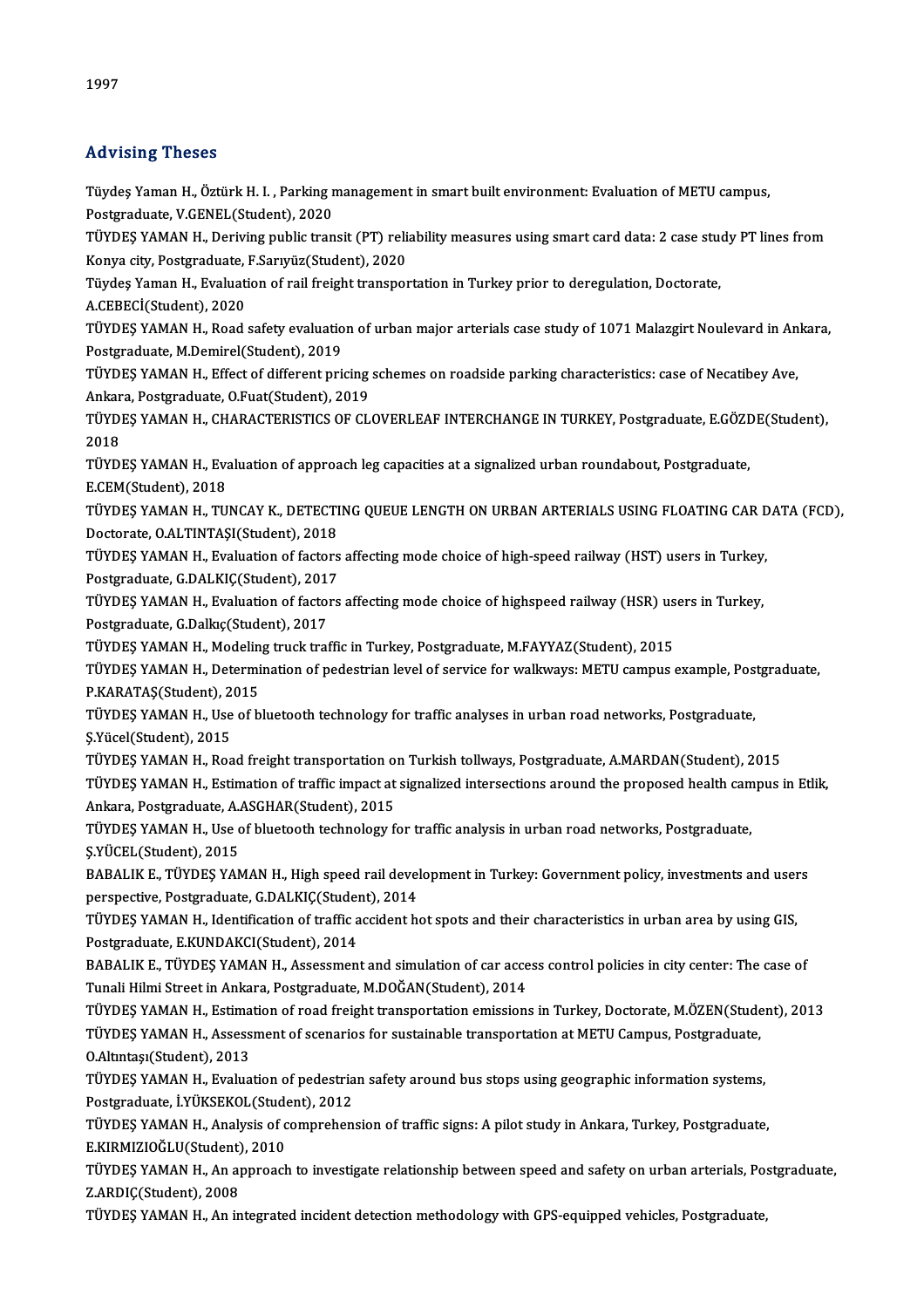# S.DEMIROLOR(Student), 2007<br>Articles Published in Journals That Entered SCI, SSCI and AHCI Indexes

| Articles Published in Journals That Entered SCI, SSCI and AHCI Indexes |                                                                                                                                      |  |
|------------------------------------------------------------------------|--------------------------------------------------------------------------------------------------------------------------------------|--|
| L.                                                                     | Spatial Distribution of the Rail Freight Demand in Turkey Prior to Railway Reform<br>Cebeci A., TÜYDEŞ YAMAN H., Islam D. M. Z.      |  |
|                                                                        | Research in Transportation Business and Management, 2021 (Journal Indexed in SCI Expanded)                                           |  |
| П.                                                                     | ASSESSING THE LINK BETWEEN RAIL TRANSIT USAGE AND MULTIMODAL INTEGRATION                                                             |  |
|                                                                        | Özgür-Cevher Ö., Altıntaşı O., Tüydeş Yaman H., Babalık E.                                                                           |  |
|                                                                        | Canadian Journal Of Civil Engineering, vol.000, no.0, 2020 (Journal Indexed in SCI)                                                  |  |
| III.                                                                   | Evaluating the Relation Between Station Area Design Parameters and Transit Usage for Urban Rail                                      |  |
|                                                                        | Systems in Ankara, Turkey<br>Ozgur-Cevher O., Altintasi O., TÜYDEŞ YAMAN H.                                                          |  |
|                                                                        | INTERNATIONAL JOURNAL OF CIVIL ENGINEERING, vol.18, no.8, pp.951-966, 2020 (Journal Indexed in SCI)                                  |  |
| IV.                                                                    | GIS-based evaluation of the speed limit increase on urban arterial traffic safety in Ankara                                          |  |
|                                                                        | Kibar F T , TÜYDEŞ YAMAN H.                                                                                                          |  |
|                                                                        | ARABIAN JOURNAL OF GEOSCIENCES, vol.13, no.12, 2020 (Journal Indexed in SCI)                                                         |  |
| V.                                                                     | Factors Affecting the Capacity Utilization of Road Freight Transport in Turkey                                                       |  |
|                                                                        | ÖZEN M., Fayyav M., TÜYDEŞ YAMAN H.                                                                                                  |  |
|                                                                        | TEKNIK DERGI, vol.31, no.2, pp.9813-9832, 2020 (Journal Indexed in SCI)                                                              |  |
| VI.                                                                    | Quality of floating car data (FCD) as a surrogate measure for urban arterial speed                                                   |  |
|                                                                        | Altintasi O., Tüydeş Yaman H., Tuncay K.                                                                                             |  |
|                                                                        | CANADIAN JOURNAL OF CIVIL ENGINEERING, vol.46, pp.1187-1198, 2019 (Journal Indexed in SCI)                                           |  |
| VII.                                                                   | Evaluation of the pricing preferences and value of time for high speed rail (HSR) users in Turkey<br>Tüydeş Yaman H., Dalkıç G.      |  |
|                                                                        | JOURNAL OF THE FACULTY OF ENGINEERING AND ARCHITECTURE OF GAZI UNIVERSITY, vol.34, pp.255-273,                                       |  |
|                                                                        | 2019 (Journal Indexed in SCI)                                                                                                        |  |
| VIII.                                                                  | <b>COMPETITIVENESS OF HSR IN TURKEY: CURRENT HSR CORRIDORS AND ESTIMATIONS FOR FUTURE</b>                                            |  |
|                                                                        | <b>ONES</b>                                                                                                                          |  |
|                                                                        | DALKIÇ G., TÜYDEŞ YAMAN H.                                                                                                           |  |
|                                                                        | INTERNATIONAL JOURNAL OF TRANSPORT ECONOMICS, vol.45, no.4, pp.659-693, 2018 (Journal Indexed in SSCI)                               |  |
| IX.                                                                    | Variability in Sidewalk Pedestrian Level of Service Measures and Rating                                                              |  |
|                                                                        | KARATAŞ SEVİNEN P., TÜYDEŞ YAMAN H.                                                                                                  |  |
|                                                                        | JOURNAL OF URBAN PLANNING AND DEVELOPMENT, vol.144, no.4, 2018 (Journal Indexed in SCI)                                              |  |
| Х.                                                                     | Developing performance measures to evaluate impact of cross-county collaboration for populations<br>with access and functional needs |  |
|                                                                        | ALİŞAN O., TÜYDEŞ YAMAN H., Kocatepe A., Ozguven E. E.                                                                               |  |
|                                                                        | INTERNATIONAL JOURNAL OF DISASTER RISK REDUCTION, vol.31, pp.873-885, 2018 (Journal Indexed in SCI)                                  |  |
| XI.                                                                    | Evaluation of Walkability and Pedestrian Level of Service                                                                            |  |
|                                                                        | TÜYDES YAMAN H., Karatas P.                                                                                                          |  |
|                                                                        | INTELLIGENT TRANSPORTATION AND PLANNING: BREAKTHROUGHS IN RESEARCH AND PRACTICE, pp.264-291,                                         |  |
|                                                                        | 2018 (Journal Indexed in SCI)                                                                                                        |  |
| XII.                                                                   | An assessment of the CO2 emissions reduction in high speed rail lines: Two case studies from                                         |  |
|                                                                        | <b>Turkey</b>                                                                                                                        |  |
|                                                                        | DALKIC G., BALABAN O., TUYDES-YAMAN H., CELIKKOL-KOCAK T.                                                                            |  |
|                                                                        | JOURNAL OF CLEANER PRODUCTION, vol.165, pp.746-761, 2017 (Journal Indexed in SCI)                                                    |  |
| XIII.                                                                  | Evaluation of Walkability and Pedestrian Level of Service                                                                            |  |
|                                                                        | TÜYDEŞ YAMAN H., Karatas P.<br>ENGINEERING TOOLS AND SOLUTIONS FOR SUSTAINABLE TRANSPORTATION PLANNING, pp.30-57, 2017               |  |
|                                                                        | (Journal Indexed in SCI)                                                                                                             |  |
|                                                                        |                                                                                                                                      |  |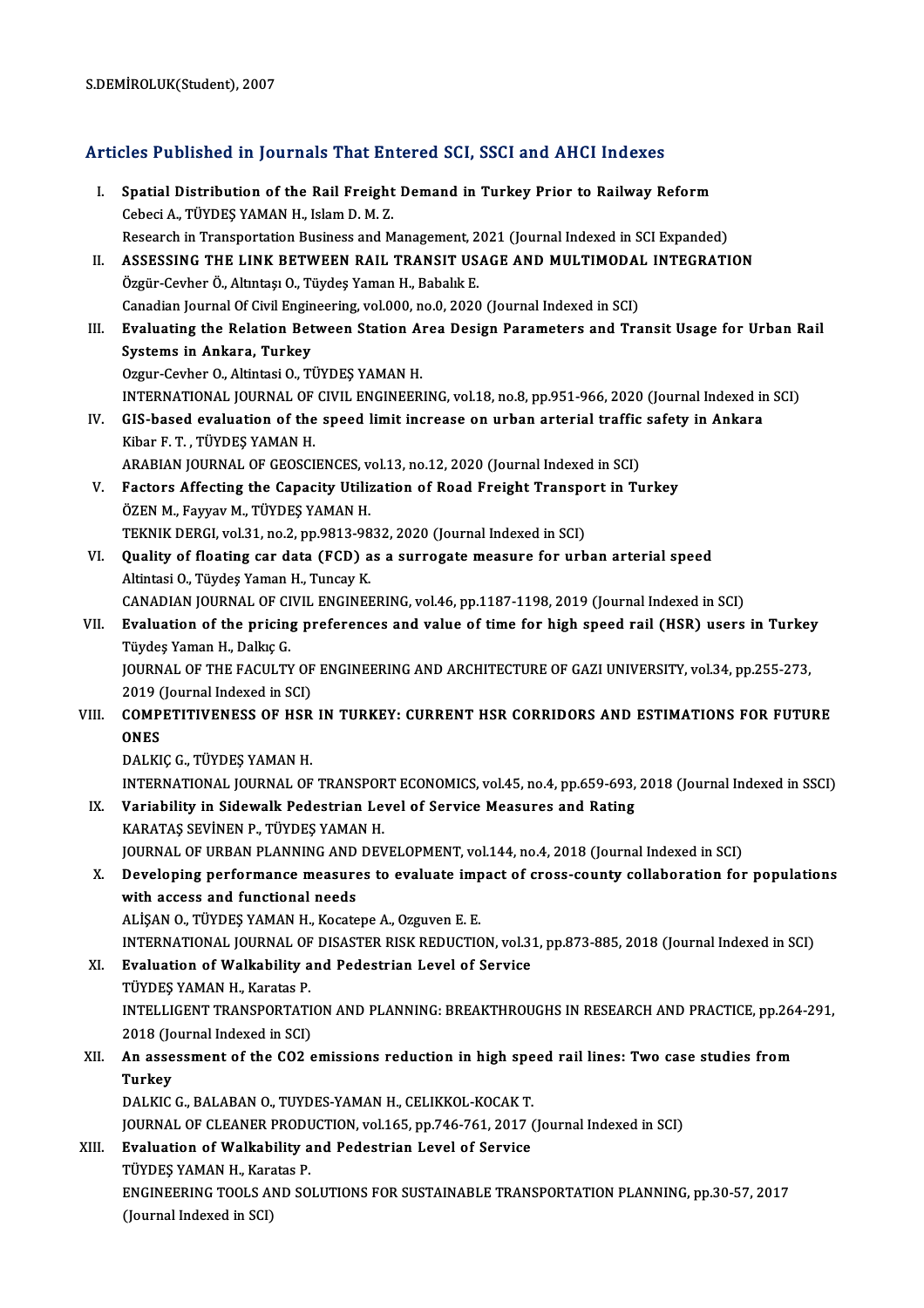XIV. Benefits of Managing the Capacity of Special Needs Shelters with Cross-County Collaboration Case<br>Study in Florida **Benefits of Mana<br>Study in Florida<br>ALISAN O** *Ves***ster** Study in Florida<br>ALİSAN O., Kocatepe A., Tuydes-Yaman H., Ozguven E. E. , Ozel H. Study in Florida<br>ALİŞAN O., Kocatepe A., Tuydes-Yaman H., Ozguven E. E. , Ozel H.<br>TRANSPORTATION EGP PEDUCINC ON CAMPUS PRIVATE CAR BASED CO3 EMISSIONS: P<br>BEST OPTION EOP PEDUCINC ON CAMPUS PRIVATE CAR BASED CO3 EMISSIONS: XV. BEST OPTION FOR REDUCING ON-CAMPUS PRIVATE CAR-BASED CO2 EMISSIONS: REDUCING VKT OR TRANSPORTATION<br>BEST OPTION |<br>CONGESTION?<br>ALTINTASLO TI ALTINTAŞI O., TÜYDEŞ YAMAN H. CONGESTION?<br>ALTINTAȘI O., TÜYDEȘ YAMAN H.<br>METU JOURNAL OF THE FACULTY OF ARCHITECTURE, vol.33, no.1, pp.87-105, 2016 (Journal Indexed in AHCI)<br>Petter estimation of origin destination matrix using automated intersection mov XVI. Better estimation of origin-destination matrix using automated intersection movement count data<br>TÜYDES YAMAN H., ALTINTASI O., Sendil N. METU JOURNAL OF THE FACULTY OF ARCH<br>Better estimation of origin-destination<br>TÜYDEŞ YAMAN H., ALTINTAŞI O., Sendil N.<br>CANADIAN JOURNAL OF CIVIL ENCINEERIN Better estimation of origin-destination matrix using automated intersection movement cou<br>TÜYDEŞ YAMAN H., ALTINTAŞI O., Sendil N.<br>CANADIAN JOURNAL OF CIVIL ENGINEERING, vol.42, no.7, pp.490-502, 2015 (Journal Indexed in SC TÜYDEŞ YAMAN H., ALTINTAŞI O., Sendil N.<br>CANADIAN JOURNAL OF CIVIL ENGINEERING, vol.42, no.7, pp.490<br>XVII. Modeling demand management strategies for evacuations<br>TÜYDES VAMAN H. Zijaskopoules A CANADIAN JOURNAL OF CIVIL ENGIN<br>Modeling demand management s<br>TÜYDEŞ YAMAN H., Ziliaskopoulos A.<br>ANNALS OF OPERATIONS PESEARCH Modeling demand management strategies for evacuations<br>TÜYDEŞ YAMAN H., Ziliaskopoulos A.<br>ANNALS OF OPERATIONS RESEARCH, vol.217, no.1, pp.491-512, 2014 (Journal Indexed in SCI)<br>Evaluation of emission sest of inefficiency i TÜYDEŞ YAMAN H., Ziliaskopoulos A.<br>ANNALS OF OPERATIONS RESEARCH, vol.217, no.1, pp.491-512, 2014 (Journal Indexed in SCI)<br>XVIII. Evaluation of emission cost of inefficiency in road freight transportation in Turkey<br>Ogen M. ANNALS OF OPERATIONS RI<br>Evaluation of emission company<br>Ozen M., TÜYDEŞ YAMAN H.<br>ENEPCY POLICY vol 62 and Evaluation of emission cost of inefficiency in road freight tr<br>Ozen M., TÜYDEŞ YAMAN H.<br>ENERGY POLICY, vol.62, pp.625-636, 2013 (Journal Indexed in SCI)<br>Comprehensibility of traffis signs among urban drivers in T Ozen M., TÜYDEŞ YAMAN H.<br>ENERGY POLICY, vol.62, pp.625-636, 2013 (Journal Indexed in SCI)<br>XIX. Comprehensibility of traffic signs among urban drivers in Turkey<br>Kinmiziogly E. TÜYDES YAMAN H ENERGY POLICY, vol.62, pp.625-63<br>Comprehensibility of traffic si<br>Kirmizioglu E., TÜYDEŞ YAMAN H.<br>ACCIDENT ANALYSIS AND PREVE Comprehensibility of traffic signs among urban drivers in Turkey<br>Kirmizioglu E., TÜYDEŞ YAMAN H.<br>ACCIDENT ANALYSIS AND PREVENTION, vol.45, pp.131-141, 2012 (Journal Indexed in SSCI)<br>Tabu basad bounistis annuasab for antimi Kirmizioglu E., TÜYDEŞ YAMAN H.<br>ACCIDENT ANALYSIS AND PREVENTION, vol.45, pp.131-141, 2012 (Journal Indexed in SSCI)<br>XX. Tabu-based heuristic approach for optimization of network evacuation contraflow<br>Twrdes H. Zilieskapeu ACCIDENT ANALYSIS AND P<br>Tabu-based heuristic app<br>Tuydes H., Ziliaskopoulos A.<br>NETWORK MODELING 2006 XX. Tabu-based heuristic approach for optimization of network evacuation contraflow<br>Tuydes H., Ziliaskopoulos A.<br>NETWORK MODELING 2006, no.1964, pp.157-168, 2006 (Journal Indexed in SCI)

## Articles Published in Other Journals

- I. Utilization of RFID data to evaluate characteristics of private car commuters in Middle East Technical University campus ALTINTAŞI O., TÜYDEŞ YAMAN H. Technical University campus<br>ALTINTAȘI O., TÜYDEȘ YAMAN H.<br>PAMUKKALE UNIVERSITY JOURNAL OF ENGINEERING SCIENCES-PAMUKKALE UNIVERSITESI MUHENDISLIK<br>PILIMI EPLDERCISL VOL22, no.2, np.171.177.2016 (Journal Indoved in ESC). ALTINTAȘI O., TÜYDEȘ YAMAN H.<br>PAMUKKALE UNIVERSITY JOURNAL OF ENGINEERING SCIENCES-PAMUKKALI<br>BILIMLERI DERGISI, vol.22, no.3, pp.171-177, 2016 (Journal Indexed in ESCI)<br>Türkiye de Betan Yol Betaneiyeli Cöstergeleri BILIMLERI DERGISI, vol.22, no.3, pp.171-177, 2016 (Journal Indexed in ESCI)<br>II. Türkiye de Beton Yol Potansiyeli Göstergeleri
- TÜYDEŞ YAMAN H., ÖZEN M. Çimento ve Beton Dünyası, vol.108, pp.74-91, 2014 (Refereed Journals of Other Institutions) TÜYDEŞ YAMAN H., ÖZEN M.<br>(imento ve Beton Dünyası, vol.108, pp.74-91, 2014 (Refereed Journals of Other Institutions)<br>III. Matematiksel Programlama Kullanarak Katkılı Çimento Bileşenlerinin Oranlarının Tahmini<br>SENDİLM N. TÜ
- Çimento ve Beton Dünyası, vol.108<br>Matematiksel Programlama Ku<br>ŞENDİL M. N. , TÜYDEŞ YAMAN H.<br>Gimente ve Betan Dünyası, vol.96 Matematiksel Programlama Kullanarak Katkılı Çimento Bileşenlerinin Oranla<br>ŞENDİL M.N., TÜYDEŞ YAMAN H.<br>Çimento ve Beton Dünyası, vol.96, pp.74-86, 2014 (Other Refereed National Journals)<br>Türkiye de Sebirlereresı Yük Trefiğ

SENDİL M. N. , TÜYDEŞ YAMAN H.<br>Cimento ve Beton Dünyası, vol.96, pp.74-86, 2014 (Other Refereed Nation<br>IV. Türkiye de Şehirlerarası Yük Trafiği CO2 Emisyonlarının Tahmini<br>ÖZEN M. TÜYDES YAMAN H Çimento ve Beton Dünyası, ve<br>Türkiye de Şehirlerarası<br>ÖZEN M., TÜYDEŞ YAMAN H.<br>Süleyman Demirel Üniversite Türkiye de Şehirlerarası Yük Trafiği CO2 Emisyonlarının Tahmini<br>ÖZEN M., TÜYDEŞ YAMAN H.<br>Süleyman Demirel Üniversitesi Fen Bilimleri Enstitüsü Dergisi, vol.17, no.3, pp.56-64, 2013 (Other Refereed<br>National Journale) ÖZEN M., TÜYDEŞ )<br>Süleyman Demirel<br>National Journals) National Journals)<br>Books & Book Chapters

- OOks & Book Chapters<br>I. Monitoring Urban Traffic from Floating Car Data (FCD): Using Speed or a Los-Based State Measure<br>ALTINTASLO TÜVDES VAMAN H. TUNGAV K LE & DOOK GRAPCIS<br>Monitoring Urban Traffic from Floating<br>ALTINTAŞI O., TÜYDEŞ YAMAN H., TUNCAY K.<br>in: Directions of Development of Transport N. Monitoring Urban Traffic from Floating Car Data (FCD): Using Speed or a Los-Based State Measure<br>ALTINTAȘI 0., TÜYDEȘ YAMAN H., TUNCAY K.<br>in: Directions of Development of Transport Networks and Traffic Engineering, Maciosze ALTINTAȘI O., TÜYDEȘ YAMAN H., TUNCAY K.<br>in: Directions of Development of Transport Networks and Traffic Engineering, Macioszek E., Sierpiński G., Editor,<br>Springer, Cham, pp.163-173, 2019
- II. Evaluation of Walkability and Pedestrian Level of Service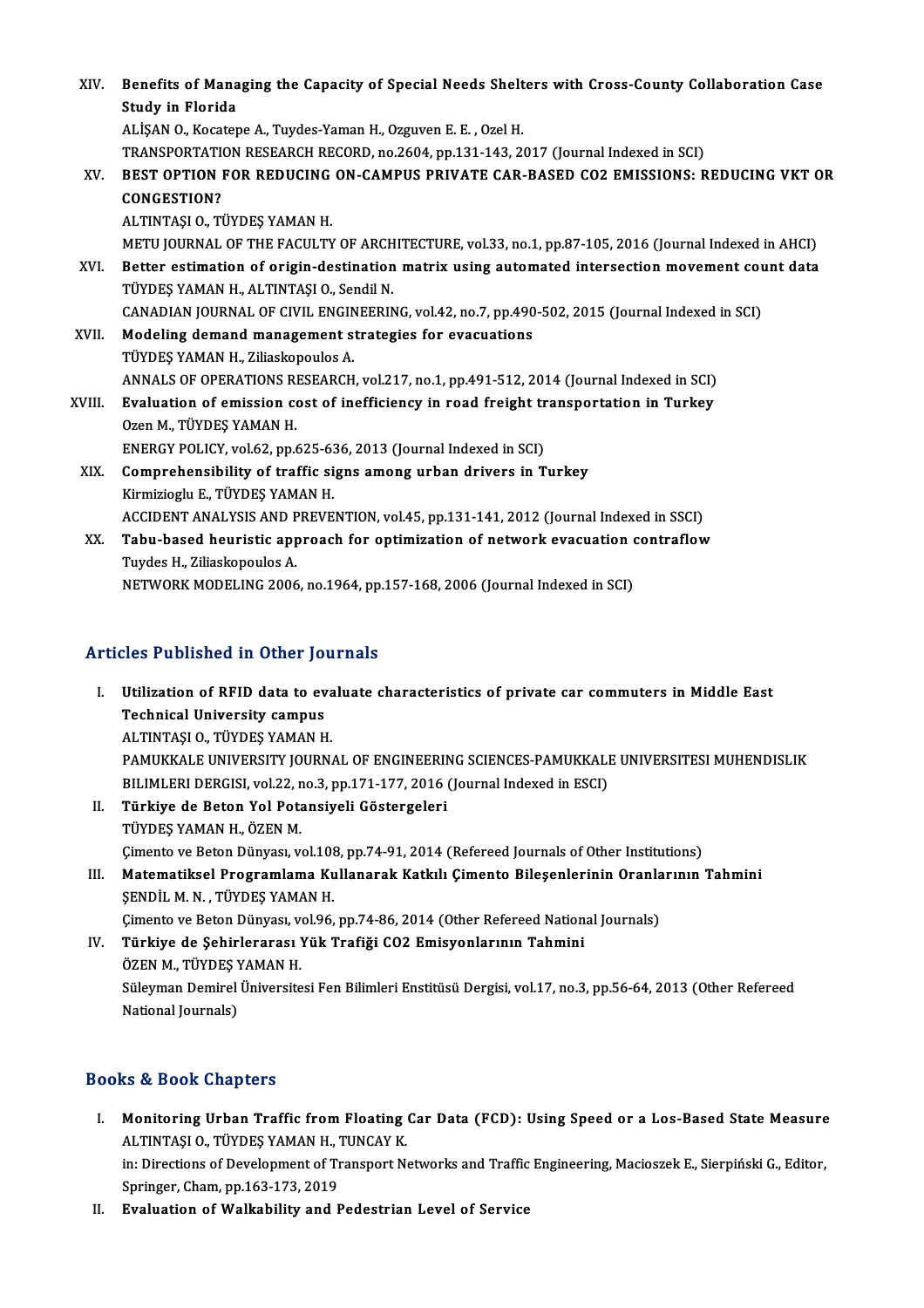TÜYDEŞ YAMAN H., KARATAŞ SEVİNEN P.

TÜYDEŞ YAMAN H., KARATAŞ SEVİNEN P.<br>in: Engineering Tools and Solutions for Sustainable Transportation Planning, Knoflacher Hermann, Ocalir-Akunal<br>Fhru V. Editor J.C.L.Clebel, Harebey, P.A. np. 30, 57, 3017. TÜYDEŞ YAMAN H., KARATAŞ SEVİNEN P.<br>in: Engineering Tools and Solutions for Sustainable Tran<br>Ebru V., Editor, IGI Global, Hershey, PA, pp.30-57, 2017<br>Evasuations in Traffis Manasamant Shallanges in in: Engineering Tools and Solutions for Sustainable Transportation Planning<br>Ebru V., Editor, IGI Global, Hershey, PA, pp.30-57, 2017<br>III. Evacuations in Traffic Management Challenges in Terrorist Attacks<br>Tüydes Vaman H

Ebru V., Editor, IG<br><mark>Evacuations in</mark><br>Tüydeş Yaman H.<br>in: Transportatiol Evacuations in Traffic Management Challenges in Terrorist Attacks<br>Tüydeş Yaman H.<br>in: Transportation Security Against Terrorism, Mete Tahmisoğlu,Çınar Özen, Editor, IOS Press , Amsterdam, pp.162-<br>184-2009

Tüydeş Yar<br>in: Transpo<br>184, 2009

# 184,2009<br>Refereed Congress / Symposium Publications in Proceedings

| Refereed Congress / Symposium Publications in Proceedings |                                                                                                                   |
|-----------------------------------------------------------|-------------------------------------------------------------------------------------------------------------------|
| L.                                                        | On Strategies Improving Accuracy of Speed Prediction from Floating Car Data (FCD)                                 |
|                                                           | Tüydeş Yaman H., Kocamaz K., Tuncay K., Çınar B.                                                                  |
|                                                           | https://ace2020.org/en/, İstanbul, Turkey, 6 - 08 September 2021, vol.1, pp.1425-1432                             |
| П.                                                        | Value of Time Evaluation of High Speed Railway Users in Turkey                                                    |
|                                                           | DALKIÇ MELEK G., TÜYDEŞ YAMAN H.                                                                                  |
|                                                           | European Transport Conference 2020, Milan, Italy, 9 October - 11 September 2020                                   |
| Ш.                                                        | Evaluation of Potential Impact of Logistics Centers on Rail Freight Sector in Turkey                              |
|                                                           | Cebeci A., DALKIÇ MELEK G., TÜYDEŞ YAMAN H.                                                                       |
|                                                           | European Transport Conference 2020, Milan, Italy, 9 - 11 September 2020                                           |
| IV.                                                       | LESSONS LEARNT FROM AN ASSESSMENT OF PUBLIC TRANSIT DATA: CASE STUDY OF KONYA,<br><b>TURKEY</b>                   |
|                                                           | Afshar A. A. K., nalçakar z., kurhan m., TÜYDEŞ YAMAN H.                                                          |
|                                                           | EUROPEAN TRANSPORT CONFERENCE, 9 - 11 September 2020                                                              |
| V.                                                        | Importance of Spatiotemporal Evaluation of Public Transportation Metrics                                          |
|                                                           | Tüydeş Yaman H., Dalkıç Melek G., Karagumus E., Cottrıll C. D.                                                    |
|                                                           | European Transport Conference 2020, Milan, Italy, 9 - 11 September 2020                                           |
| VI.                                                       | Challenges of Safe Urban Speed Management in Developing Countries                                                 |
|                                                           | TÜRE KİBAR F., TÜYDEŞ YAMAN H.                                                                                    |
|                                                           | ICEARC'19-International Civil Engineering and Architecture Conference 2019, 17 - 20 April 2019                    |
| VII.                                                      | Traffic Event Related Blog Post Classification by Using Traffic Related Named Entities                            |
|                                                           | Dundar Unsal A., Tuydes-Yaman H., KARAGÖZ P.                                                                      |
|                                                           | 2018 IEEE International Smart Cities Conference, ISC2 2018, Missouri, United States Of America, 16 - 19 September |
|                                                           | 2018                                                                                                              |
| VIII.                                                     | EVALUATING QUALITY AND PENETRATION RATE RELATION FOR COMMERCIALLY AVAILABLE                                       |
|                                                           | <b>FLOATING CAR DATA (FCD)</b>                                                                                    |
|                                                           | ALTINTAȘI O., TÜYDEȘ YAMAN H., TUNCAY K.                                                                          |
|                                                           | TRB 2019 Annual Meeting, Washington, Kiribati, 13 - 17 January 2019                                               |
| IX.                                                       | From Smart Sustainable Cities to Smart Buildings: a Top to Bottom Approach                                        |
|                                                           | Parlak A. S., Atasoy G., Öztürk H. I., Akçamete Güngör A., Dikmen Toker İ., Tüydeş Yaman H.                       |
|                                                           | 5th international Project and Construction Management Conference (IPCMC2018), Girne, Cyprus (Kktc), 16 - 18       |
|                                                           | November 2018                                                                                                     |
| X.                                                        | Investigation of Traffic Safety Effects of Speed Limit Increases in Main Arterials                                |
|                                                           | TÜRE KİBAR F., TÜYDEŞ YAMAN H.                                                                                    |
|                                                           | 13th Advances in Civil Engineering Congress, İzmir, Turkey, 12 - 14 September 2018                                |
| XI.                                                       | Impact of Raised Pedestrian Crosswalk Design on Vehicle Travel: Case Study at METU                                |
|                                                           | Kazemi Afshar A. l. A., TÜRE KİBAR F., TÜYDEŞ YAMAN H.                                                            |
|                                                           | 13th Advances in Civil Engineering Congress, İzmir, Turkey, 12 - 14 September 2018                                |
| XII.                                                      | Event Related Blog Post Classification by Using Traffic Related Named Entities                                    |
|                                                           | Ahmet Dündar Ü., Tüydeş Yaman H., Karagöz P.                                                                      |
|                                                           | Int. Smart Cities Conf (ISC2), Kentucky, United States Of America, 16 - 19 September 2018                         |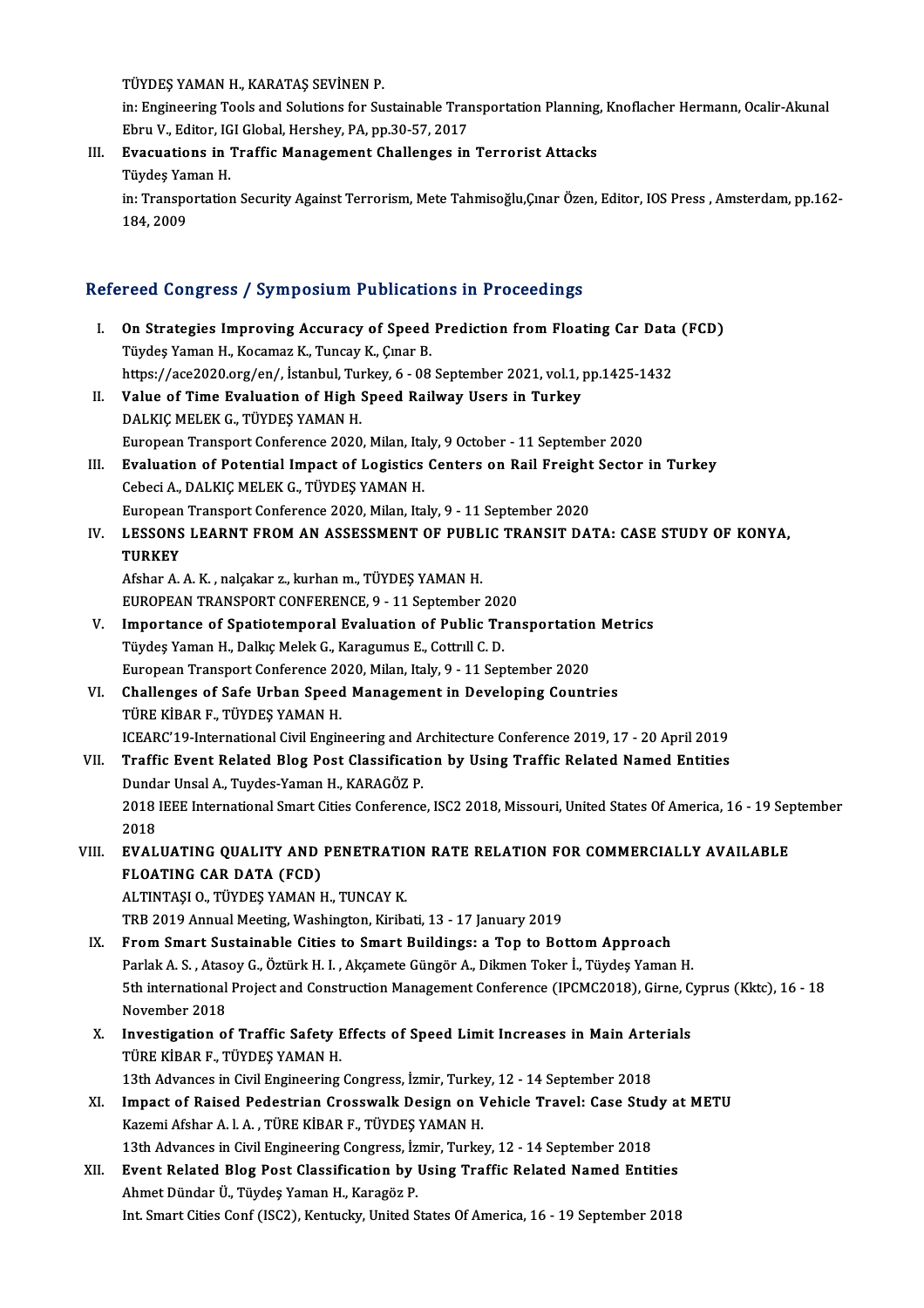| XIII.  | Commute Modal Preferences of Middle East Technical University (METU) Students                                                                                                    |
|--------|----------------------------------------------------------------------------------------------------------------------------------------------------------------------------------|
|        | DALKIÇ G., KARATAŞ SEVİNEN P., TÜYDEŞ YAMAN H.                                                                                                                                   |
|        | 13th INTERNATIONAL CONGRESS ON ADVANCES IN CIVIL ENGINEERING, İzmir, Turkey, 12 - 14 September 2018                                                                              |
| XIV.   | Perception of Parking Pricing and Willingness-to-Pay (WTP): A Preliminary Evaluation among METU                                                                                  |
|        | <b>Campus Users</b>                                                                                                                                                              |
|        | İpekyuz B., GENEL V., ÖZTÜRK O. F., ÖZ B., ÖZTÜRK H. I., TÜYDEŞ YAMAN H.                                                                                                         |
|        | 13th Advances in Civil Engineering Congress, İzmir, Turkey, 12 - 14 September 2018                                                                                               |
| XV.    | Perception of parking pricing and willingness-to-pay (WTP): A preliminary evaluation among METU<br>campus users                                                                  |
|        | İPEKYÜZ B., GENEL V., ÖZTÜRK O. F., ÖZ B., ÖZTÜRK H. I., TÜYDEŞ YAMAN H.                                                                                                         |
|        | 13th International Congress on Advances in Civil Engineering, 12 - 14 September 2018                                                                                             |
| XVI.   | Distribution of Time Headways on Approach Legs of an Urban Signalized Roundabout: A Case Study                                                                                   |
|        | in Konya                                                                                                                                                                         |
|        | Saltık E. C., TÜYDEŞ YAMAN H.                                                                                                                                                    |
|        | 13th International Congress on Advances in Civil Engineering, 12 - 14 September 2018                                                                                             |
| XVII.  | Traffic Flow Characteristics of an Urban Arterial Based on Different Traffic Flow Models<br>ALTINTAȘI O., TÜYDEȘ YAMAN H., TUNCAY K.                                             |
|        | 13th International Congress on Advances in Civil Engineering, İzmir, Turkey, 12 - 14 September 2018                                                                              |
| XVIII. | AN EVALUATION INDEX FOR MONITORING INTELLIGENT TRANSPORTATION SYSTEMS (ITS)<br><b>DEVELOPMENT</b>                                                                                |
|        | DÜNDAR S., EVREN G., HÜNER E. E., KARATAŞ SEVİNEN P., TÜYDEŞ YAMAN H., İPEKYÜZ B.                                                                                                |
|        | ACE2018 - 13th INTERNATIONAL CONGRESS ONADVANCES IN CIVIL ENGINEERING, 12 - 14 September 2018                                                                                    |
| XIX.   | A First Evaluation of the Relationship between High Speed Rail (HSR) and tourism sector in Turkey:                                                                               |
|        | The Cases of Two Turkish Cities                                                                                                                                                  |
|        | DALKIÇ G., TÜYDEŞ YAMAN H., DELAPLACE M.                                                                                                                                         |
|        | International Congress on High Speed Rail: Technologies and Long Term Impacts, Ciudad-Real, Spain, 4 - 06                                                                        |
|        | October 2017, pp 409-433                                                                                                                                                         |
| XX.    | Planning for a Successful Development of Intelligent Transportation Systems (ITS) in Turkey<br>DÜNDAR S., TÜYDEŞ YAMAN H., İPEKYÜZ B., KARATAŞ SEVİNEN P., HÜNER E. E., EVREN G. |
|        | 1ST INTERNATIONAL CONFERENCE ON INTELLIGENT TRANSPORTATION SYSTEMS-BANU-ITSC'18, 20 April 2018                                                                                   |
| XXI.   | <b>Barriers to Walking Among College Students</b>                                                                                                                                |
|        | TÜYDEŞ YAMAN H., ÖZ B., KARATAŞ SEVİNEN P., DALKIÇ G.                                                                                                                            |
|        | Transportation Research Board 97th Annual Meeting, 7 - 11 January 2018                                                                                                           |
| XXII.  | PERFORMANCE AND COST OF CROSS-COUNTY COLLABORATION IN SPECIAL NEEDS SHELTER (SpNS)                                                                                               |
|        | <b>PLANNING</b>                                                                                                                                                                  |
|        | ALİŞAN O., TÜYDEŞ YAMAN H., KOCATEPE A., ÖZGÜVEN E. E.                                                                                                                           |
|        | Transportation Research Board's 97th Annual Meeting, Washington, Kiribati, 07 January 2018                                                                                       |
| XXIII. | A first evaluation of the relationship between High Speed Rail (HSR) and the tourism sector in                                                                                   |
|        | Turkey: The cases of two Turkish cities<br>DALKIÇ G., TÜYDEŞ YAMAN H., DELAPLACE M.                                                                                              |
|        | International Congress on High Speed Rail, Ciudad-Real, Spain, 4 - 06 October 2017                                                                                               |
| XXIV.  | An assessment of the CO2 emissions reduction in high speed rail lines: Two case studies from Turkey                                                                              |
|        | DALKIÇ G., BALABAN O., TÜYDEŞ YAMAN H., Celikkol-Kocak T.                                                                                                                        |
|        | International Congress on High Speed Rail, Ciudad-Real, Spain, 4 - 06 October 2017                                                                                               |
| XXV.   | An Assessment of the CO2 emissions reduction in high speed rail lines: Two case studies from                                                                                     |
|        | <b>Turkey</b>                                                                                                                                                                    |
|        | Dalgıç G., Balaban O., Tüydeş Yaman H., Çelikkol Koçak T.                                                                                                                        |
|        | International Congress On High Speed Rail Technologies and long term impacts, Madrid, Spain, 4 - 06 October 2017                                                                 |
| XXVI.  | High-Speed Rail (HSR) Users and Travel Characteristics in Turkey                                                                                                                 |
|        | Celikkol-Kocak T., DALKIÇ G., TÜYDEŞ YAMAN H.                                                                                                                                    |
|        | 10th International Scientific Conference on Transportation Science and Technology (TRANSBALTICA), Vilnius,                                                                       |
|        |                                                                                                                                                                                  |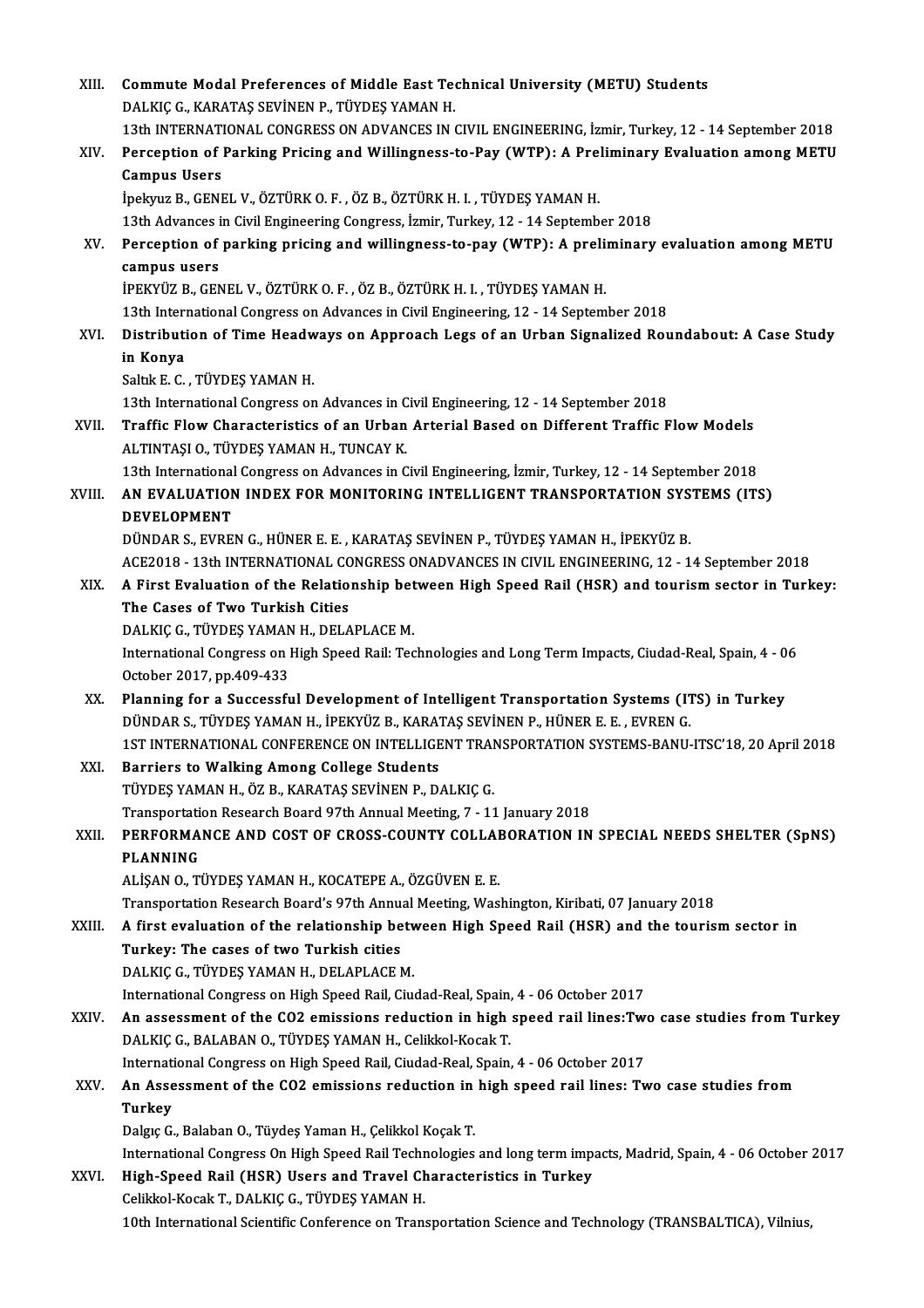Lithuania,4 -05May2017,vol.187,pp.212-221

|               | Lithuania, 4 - 05 May 2017, vol. 187, pp. 212-221                                                                                                                               |
|---------------|---------------------------------------------------------------------------------------------------------------------------------------------------------------------------------|
| XXVII.        | Benefits of Managing Special Needs Shelters (SpNS) Capacities with Utilizing Cross-County                                                                                       |
|               | Collaboration: A Case Study Application in Florida                                                                                                                              |
|               | ALİŞAN O., KOCATEPE A., TÜYDEŞ YAMAN H., ÖZGÜVEN E. E., ÖZEL H.                                                                                                                 |
|               | Transportation Research Board 96th Annual Meeting, 8 - 12 January 2017                                                                                                          |
| XXVIII.       | Evaluation of Walkability Among METU Students via Traditional Survey Versus Route-Based Data                                                                                    |
|               | TÜYDEŞ YAMAN H., KARATAŞ SEVİNEN P., TAGMAT Z. P., DALKIÇ G.                                                                                                                    |
|               | Transportation Research Board 96th Annual Meeting, Washington, Kiribati, 8 - 12 January 2017                                                                                    |
| XXIX.         | Akıllı Kentler ve Akıllı Ulaşım                                                                                                                                                 |
|               | TÜYDEŞ YAMAN H                                                                                                                                                                  |
|               | Smart Metropoles IStanbul: Integrated solutions for Sustainable and Smart Buildings Cities, Turkey, 13 - 15 October                                                             |
|               | 2016                                                                                                                                                                            |
| XXX.          | Identification of Temporal Variations in Speed Patterns for Urban Arterials Using Floating Car Data                                                                             |
|               | <b>FCD</b>                                                                                                                                                                      |
|               | ALTINTAȘI O., TÜYDEȘ YAMAN H., TUNCAY K.                                                                                                                                        |
|               | 12th International Congress on Advances in Civil Engineering, 21 - 23 September 2016                                                                                            |
| XXXI.         | Identification of Localities in Speed Patterns for Urban Arterials Using Floating Car Data FCD                                                                                  |
|               | ALTINTAȘI O., TÜYDEȘ YAMAN H., TUNCAY K.                                                                                                                                        |
| XXXII.        | ACE 2016 12th International Congress on Advances in Civil Engineering, 21 - 23 September 2016<br>Detection of urban traffic patterns from Floating Car Data (FCD)               |
|               | ALTINTAȘI O., TÜYDEȘ YAMAN H., TUNCAY K.                                                                                                                                        |
|               | 19th European-Operational-Research-Societies Working Group on Transportation Meeting (EWGT), İstanbul,                                                                          |
|               | Turkey, 5 - 07 September 2016, vol.22, pp.382-391                                                                                                                               |
| <b>XXXIII</b> | A Pairwise Comparison Of Different Pedestrian Level Of Service Plos Ratings                                                                                                     |
|               | KARATAŞ P., TÜYDEŞ YAMAN H.                                                                                                                                                     |
|               | Transportation Research Board (TRB) 95th Annual Meeting, 10 - 14 January 2016                                                                                                   |
| <b>XXXIV</b>  | Assessing the Link between Rail Transit Usage and Multimodal Integration                                                                                                        |
|               | ÖZGÜR CEVHER Ö., ALTINTAŞI O., TÜYDEŞ YAMAN H., BABALIK SUTCLIFFE E.                                                                                                            |
|               | 95th Annual Meeting of the Transportation Research Board, 8 - 12 January 2016                                                                                                   |
| XXXV          | Sürdürülebilir Ulaşım ve Kampüs Trafik Güvenliği: ODTÜ Öğrenci Bakısı                                                                                                           |
|               | KUNDAKCI E., KARATAŞ SEVİNEN P., DALKIÇ G., OZBILEN B., TÜYDEŞ YAMAN H.                                                                                                         |
|               | Sürdürülebilir Ulaşım İçin Yol Trafik Güvenliği Ulusal Kongresi, Ankara, Turkey, 7 - 08 December 2015, pp.244-256                                                               |
| XXXVI.        | Sürdürülebilir Ulaşım İçin Yerleşke İçinde Bisiklet Kullanımı: ODTÜ Kampüsü Örneği                                                                                              |
|               | DALKIÇ G., OZBILEN B., KARATAŞ SEVİNEN P., KUNDAKCI E., TÜYDEŞ YAMAN H.                                                                                                         |
|               | İnşaat Mühendisleri Odası Kentsel Altyapı Sempozyumu, Trabzon, Turkey, 13 - 14 November 2015, pp.529-539                                                                        |
| XXXVII.       | Lessons Learnt from METU Campus Walkability Evaluations                                                                                                                         |
|               | TÜYDEŞ YAMAN H., KARATAŞ P., ALTINTAŞI O.                                                                                                                                       |
|               | Transportation Research Board 94th Annual Meeting, 11 - 15 January 2015                                                                                                         |
| XXXVIII.      | Estimation of Level of Service at Signalized Intersections around the Proposed Health Campus in                                                                                 |
|               | Etlik Ankara                                                                                                                                                                    |
|               | Kazemi Afsar a a , TÜYDEŞ YAMAN H.                                                                                                                                              |
|               | 11th International Congress on Advances in Civil Engineering, 21 - 25 October 2014                                                                                              |
| <b>XXXIX</b>  | Characteristics of Truck Freight Transportation on Motorways in Turkey                                                                                                          |
|               | mardan a., TÜYDEŞ YAMAN H.                                                                                                                                                      |
| XL.           | 11th International Congress on Advances in Civil Engineering (ACE), 21 - 25 October 2014<br>Determination of Origin Destination Matrix of METU Campus Travelers Using RFID Data |
|               | ALTINTAȘI O., TÜYDEȘ YAMAN H.                                                                                                                                                   |
|               | 11th International Congress on Advances in Civil Engineering, 21 - 25 October 2014                                                                                              |
| XLI.          | Evaluating Pedestrian Level of Service at Middle East Technical University METU Campus                                                                                          |
|               | TÜYDEŞ YAMAN H., ALTINTAŞI O., KARATAŞ P.                                                                                                                                       |
|               | 11th International Conference on Advances in Civil Engineering (ACE), 21 - 25 October 2014                                                                                      |
|               |                                                                                                                                                                                 |